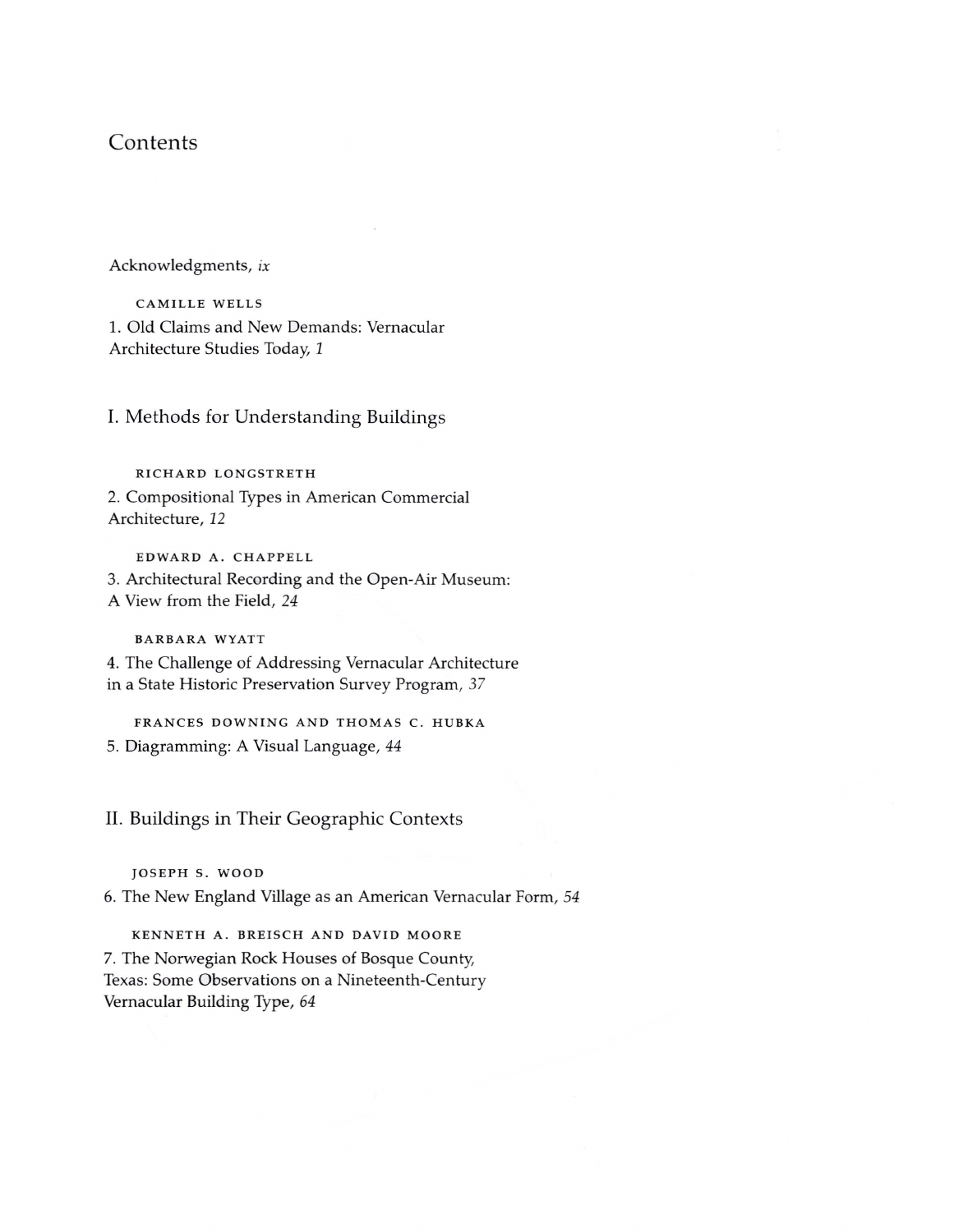### PAUL B. TOUART

8. The Acculturation of German-American Building Practices of Davidson County, North Carolina, 72

# HOWARD WIGHT MARSHALL

9. A Good Gridiron: The Vernacular Design of a Western Cow Town, 81

## III. Types of Vernacular Buildings

### DELL UPTON

10. Anglican Parish Churches in Eighteenth-Century Virginia, 90

WILLIAM TISHLER AND CHRISTOPHER S. WITMER 11. The Housebarns of East-Central Wisconsin, 102

#### CHRISTOPHER MARTIN

12. "Hope Deferred": The Origin and Development of Alexandria's Flounder House, 111

### WILLARD B. MOORE

13. The Preferred and Remembered Image: Cultural Change and Artifactual Adjustment in Quaker Meetinghouses, 120

# IV. Elements and Forms of Vernacular Buildings

#### MICHAEL ANN WILLIAMS

14. The Little "Big House": The Use and Meaning of the Single-Pen Dwelling, 130

### MARK R. WENGER

15. The Central Passage in Virginia: Evolution of an Eighteenth-Century Living Space, 137

 $\tilde{\mathcal{A}}$